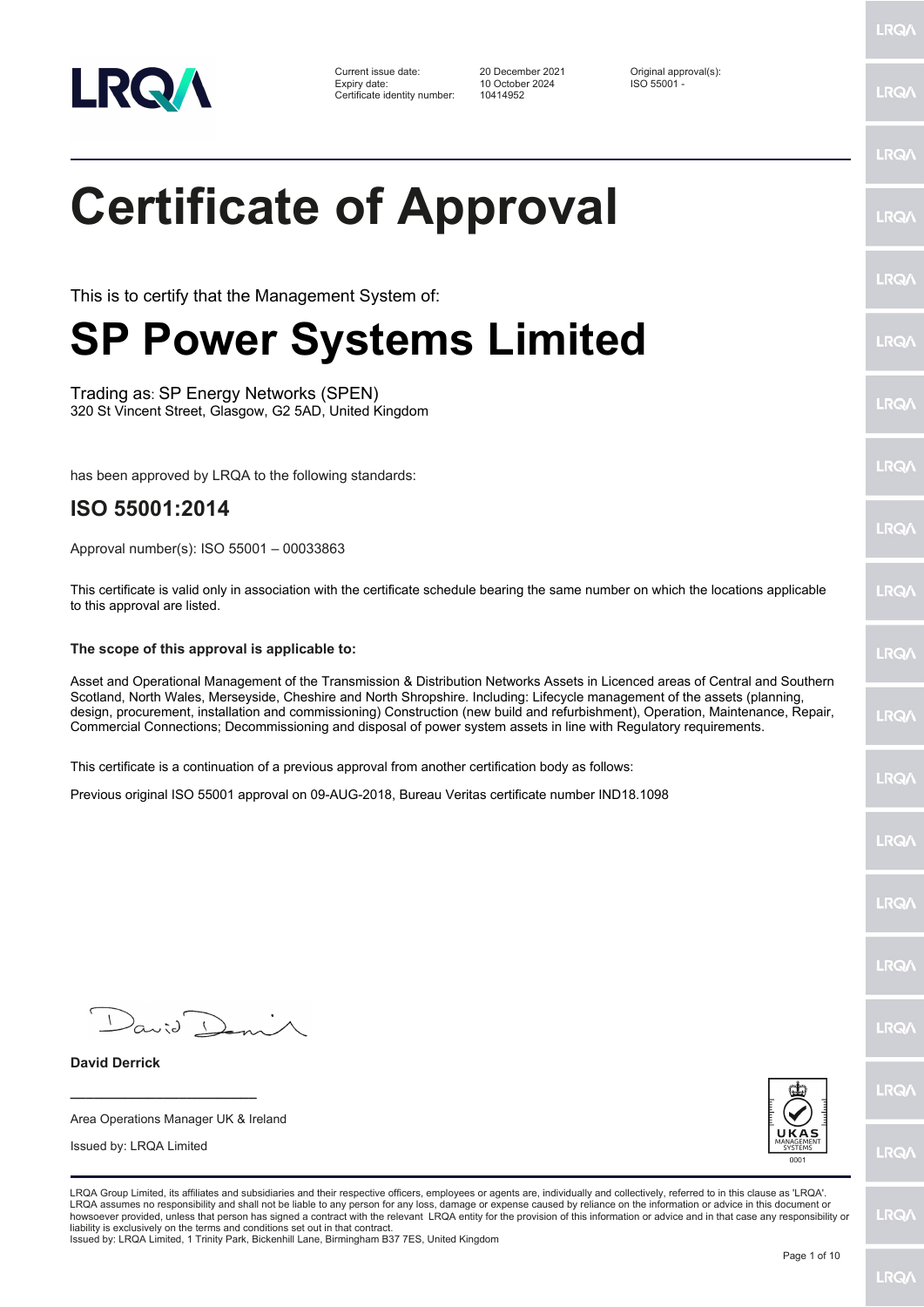

| Location                                                                                         | <b>Activities</b>                                                                                                                                                                                                                                | <b>LRQA</b> |
|--------------------------------------------------------------------------------------------------|--------------------------------------------------------------------------------------------------------------------------------------------------------------------------------------------------------------------------------------------------|-------------|
| <b>Scottish Power House</b><br>320 St Vincent Street, Glasgow, G2 5AD,<br>United Kingdom         | ISO 55001:2014 Asset Mgmt<br>Asset and Operational Management of the Transmission<br>& Distribution Networks Assets in Licenced areas of<br>Central and Southern Scotland, North Wales,                                                          | <b>LRQA</b> |
|                                                                                                  | Merseyside, Cheshire and North Shropshire. Including:<br>Lifecycle management of the assets (planning, design,<br>procurement, installation and commissioning)<br>Construction (new build and refurbishment), Operation,                         | <b>LRQA</b> |
|                                                                                                  | Maintenance, Repair, Commercial Connections;<br>Decommissioning and disposal of power system assets in<br>line with Regulatory requirements.                                                                                                     | <b>LRQA</b> |
| Aberystwyth<br>Lluset, Llanbadarn Fawr, Aberystwyth, SY23 3UA,<br>United Kingdom                 | ISO 55001:2014 Asset Mgmt<br>Asset and Operational Management of the Transmission<br>& Distribution Networks Assets in Licenced areas of                                                                                                         | <b>LRQA</b> |
|                                                                                                  | Central and Southern Scotland, North Wales,<br>Merseyside, Cheshire and North Shropshire. Including:<br>Lifecycle management of the assets (planning, design,<br>procurement, installation and commissioning)                                    | <b>LRQA</b> |
|                                                                                                  | Construction (new build and refurbishment), Operation,<br>Maintenance, Repair, Commercial Connections;<br>Decommissioning and disposal of power system assets in<br>line with Regulatory requirements.                                           | <b>LRQA</b> |
|                                                                                                  |                                                                                                                                                                                                                                                  | <b>LRQA</b> |
| <b>Mona Anglesey</b><br>Mona Industrial Estate, Gwatchmal, Anglesey,<br>LL65 4RJ, United Kingdom | ISO 55001:2014 Asset Mgmt<br>Asset and Operational Management of the Transmission<br>& Distribution Networks Assets in Licenced areas of<br>Central and Southern Scotland, North Wales,<br>Merseyside, Cheshire and North Shropshire. Including: | <b>LRQA</b> |
|                                                                                                  | Lifecycle management of the assets (planning, design,<br>procurement, installation and commissioning)<br>Construction (new build and refurbishment), Operation,<br>Maintenance, Repair, Commercial Connections;                                  | <b>LRQA</b> |
|                                                                                                  | Decommissioning and disposal of power system assets in<br>line with Regulatory requirements.                                                                                                                                                     | <b>LRQA</b> |
|                                                                                                  |                                                                                                                                                                                                                                                  | <b>LRQA</b> |
|                                                                                                  |                                                                                                                                                                                                                                                  | <b>LRQA</b> |
|                                                                                                  |                                                                                                                                                                                                                                                  | <b>LRQ/</b> |
|                                                                                                  | <b>SYSTEMS</b><br>0001                                                                                                                                                                                                                           | <b>LRQA</b> |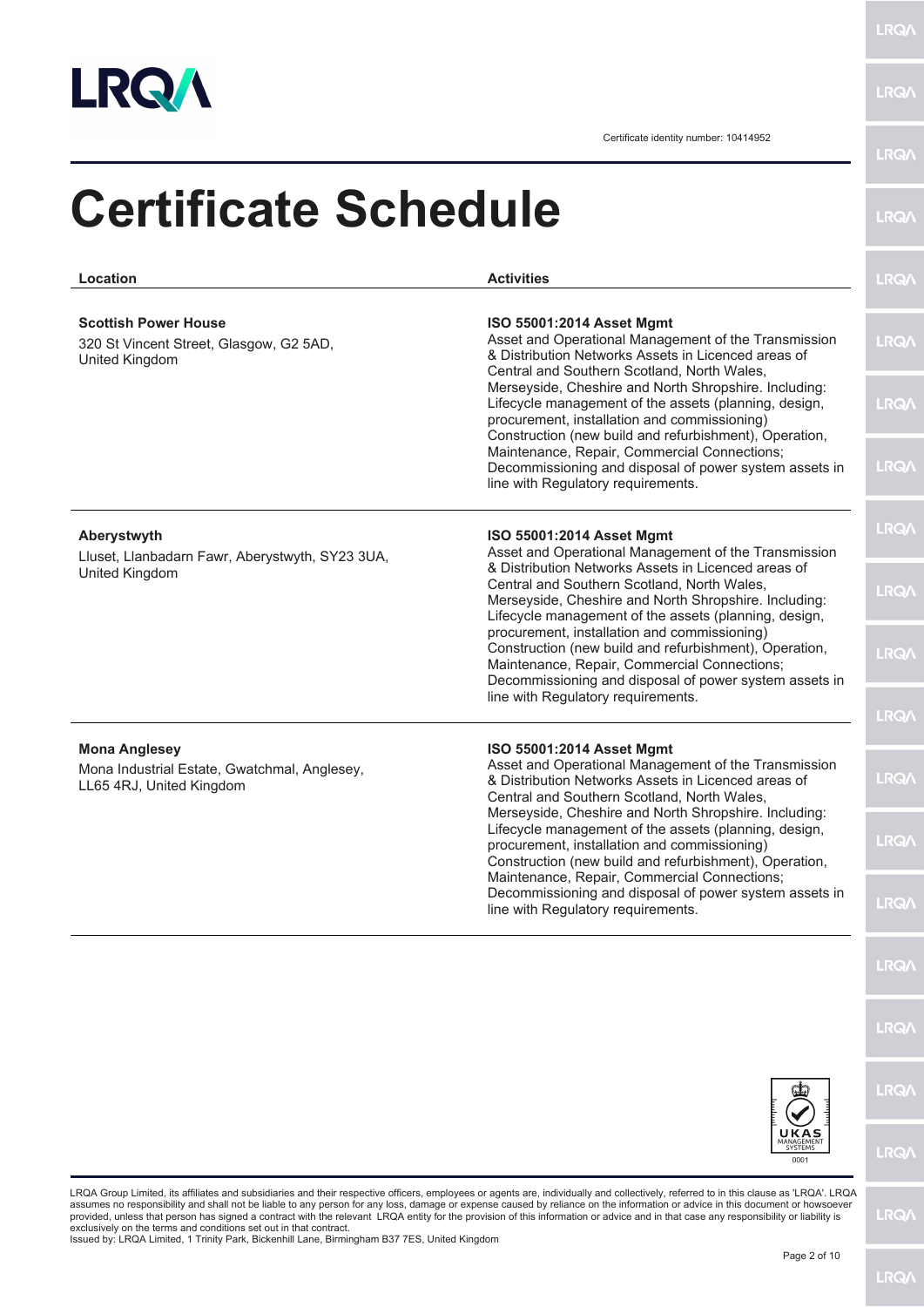

**LRQA** 

| Location                                                                                              | <b>Activities</b>                                                                                                                                                                                                                                | <b>LRQA</b> |
|-------------------------------------------------------------------------------------------------------|--------------------------------------------------------------------------------------------------------------------------------------------------------------------------------------------------------------------------------------------------|-------------|
| <b>Berwick</b><br>North Road, Berwick upon Tweed, TD15 1UN,<br>United Kingdom                         | ISO 55001:2014 Asset Mgmt<br>Asset and Operational Management of the Transmission<br>& Distribution Networks Assets in Licenced areas of<br>Central and Southern Scotland, North Wales,                                                          | <b>LRQA</b> |
|                                                                                                       | Merseyside, Cheshire and North Shropshire. Including:<br>Lifecycle management of the assets (planning, design,<br>procurement, installation and commissioning)<br>Construction (new build and refurbishment), Operation,                         | <b>LRQA</b> |
|                                                                                                       | Maintenance, Repair, Commercial Connections;<br>Decommissioning and disposal of power system assets in<br>line with Regulatory requirements.                                                                                                     | <b>LRQA</b> |
| <b>Prenton</b><br>North Cheshire Trading Estate, Prenton Way, Birkenhead,<br>CH43 3ET, United Kingdom | ISO 55001:2014 Asset Mgmt<br>Asset and Operational Management of the Transmission<br>& Distribution Networks Assets in Licenced areas of                                                                                                         | <b>LRQA</b> |
|                                                                                                       | Central and Southern Scotland, North Wales,<br>Merseyside, Cheshire and North Shropshire. Including:<br>Lifecycle management of the assets (planning, design,<br>procurement, installation and commissioning)                                    | <b>LRQA</b> |
|                                                                                                       | Construction (new build and refurbishment), Operation,<br>Maintenance, Repair, Commercial Connections;<br>Decommissioning and disposal of power system assets in<br>line with Regulatory requirements.                                           | <b>LRQA</b> |
|                                                                                                       |                                                                                                                                                                                                                                                  | <b>LRQA</b> |
| <b>Caernarfon</b><br>St Helen's Road, Caernarfon, LL55 2YB,<br>United Kingdom                         | ISO 55001:2014 Asset Mgmt<br>Asset and Operational Management of the Transmission<br>& Distribution Networks Assets in Licenced areas of<br>Central and Southern Scotland, North Wales,<br>Merseyside, Cheshire and North Shropshire. Including: | <b>LRQA</b> |
|                                                                                                       | Lifecycle management of the assets (planning, design,<br>procurement, installation and commissioning)<br>Construction (new build and refurbishment), Operation,<br>Maintenance, Repair, Commercial Connections;                                  | <b>LRQA</b> |
|                                                                                                       | Decommissioning and disposal of power system assets in<br>line with Regulatory requirements.                                                                                                                                                     | <b>LRQ/</b> |
|                                                                                                       |                                                                                                                                                                                                                                                  | <b>LRQ/</b> |
|                                                                                                       |                                                                                                                                                                                                                                                  | <b>LRQ/</b> |
|                                                                                                       |                                                                                                                                                                                                                                                  | <b>LRQ/</b> |
|                                                                                                       | UKAS<br>SYSTEMS<br>0001                                                                                                                                                                                                                          | <b>LRQ/</b> |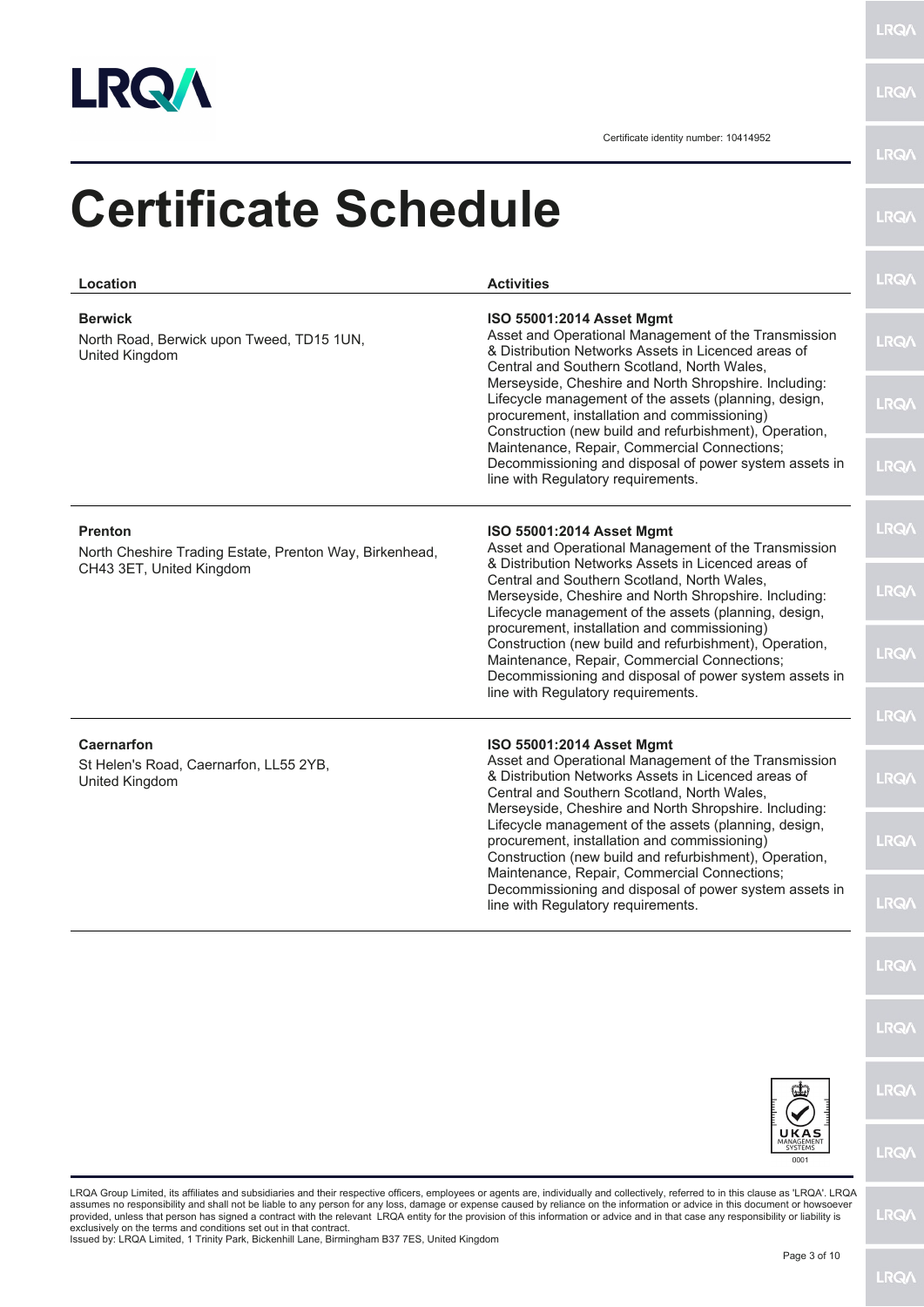

**LRQA** 

Certificate identity number: 10414952

| Location                                                                                           | <b>Activities</b>                                                                                                                                                                                                                                      | <b>LRQA</b>  |
|----------------------------------------------------------------------------------------------------|--------------------------------------------------------------------------------------------------------------------------------------------------------------------------------------------------------------------------------------------------------|--------------|
| <b>Llandudno Junction</b><br>1 Narrow Lane, Llandudno Junction, Conwy,<br>LL31 9BB, United Kingdom | ISO 55001:2014 Asset Mgmt<br>Asset and Operational Management of the Transmission<br>& Distribution Networks Assets in Licenced areas of<br>Central and Southern Scotland, North Wales,                                                                | <b>LRQA</b>  |
|                                                                                                    | Merseyside, Cheshire and North Shropshire. Including:<br>Lifecycle management of the assets (planning, design,<br>procurement, installation and commissioning)<br>Construction (new build and refurbishment), Operation,                               | <b>LRQ/</b>  |
|                                                                                                    | Maintenance, Repair, Commercial Connections;<br>Decommissioning and disposal of power system assets in<br>line with Regulatory requirements.                                                                                                           | <b>LRQA</b>  |
| Queensferry<br>Factory Road, Sandycroft, Queensferry, Deeside,<br>CH5 2QJ, United Kingdom          | ISO 55001:2014 Asset Mgmt<br>Asset and Operational Management of the Transmission<br>& Distribution Networks Assets in Licenced areas of                                                                                                               | <b>LRQ/</b>  |
|                                                                                                    | Central and Southern Scotland, North Wales,<br>Merseyside, Cheshire and North Shropshire. Including:<br>Lifecycle management of the assets (planning, design,                                                                                          | <b>LRQA</b>  |
|                                                                                                    | procurement, installation and commissioning)<br>Construction (new build and refurbishment), Operation,<br>Maintenance, Repair, Commercial Connections;<br>Decommissioning and disposal of power system assets in<br>line with Regulatory requirements. | <b>LRQA</b>  |
|                                                                                                    |                                                                                                                                                                                                                                                        | <b>LRQ/\</b> |
| <b>Dumfries</b><br>Leafield Road, Dumfries, DG1 2DS, United Kingdom                                | ISO 55001:2014 Asset Mgmt<br>Asset and Operational Management of the Transmission<br>& Distribution Networks Assets in Licenced areas of<br>Central and Southern Scotland, North Wales,<br>Merseyside, Cheshire and North Shropshire. Including:       | <b>LRQ/</b>  |
|                                                                                                    | Lifecycle management of the assets (planning, design,<br>procurement, installation and commissioning)<br>Construction (new build and refurbishment), Operation,<br>Maintenance, Repair, Commercial Connections;                                        | <b>LRQ/</b>  |
|                                                                                                    | Decommissioning and disposal of power system assets in<br>line with Regulatory requirements.                                                                                                                                                           | <b>LRQA</b>  |
|                                                                                                    |                                                                                                                                                                                                                                                        | <b>LRQA</b>  |
|                                                                                                    |                                                                                                                                                                                                                                                        | <b>LRQ/</b>  |
|                                                                                                    |                                                                                                                                                                                                                                                        | <b>LRQ/</b>  |
|                                                                                                    | <b>KAS</b><br>SYSTEMS<br>0001                                                                                                                                                                                                                          | <b>LRQ/</b>  |

assumes no responsibility and shall not be liable to any person for any loss, damage or expense caused by reliance on the information or advice in this document or howsoever<br>provided, unless that person has signed a contra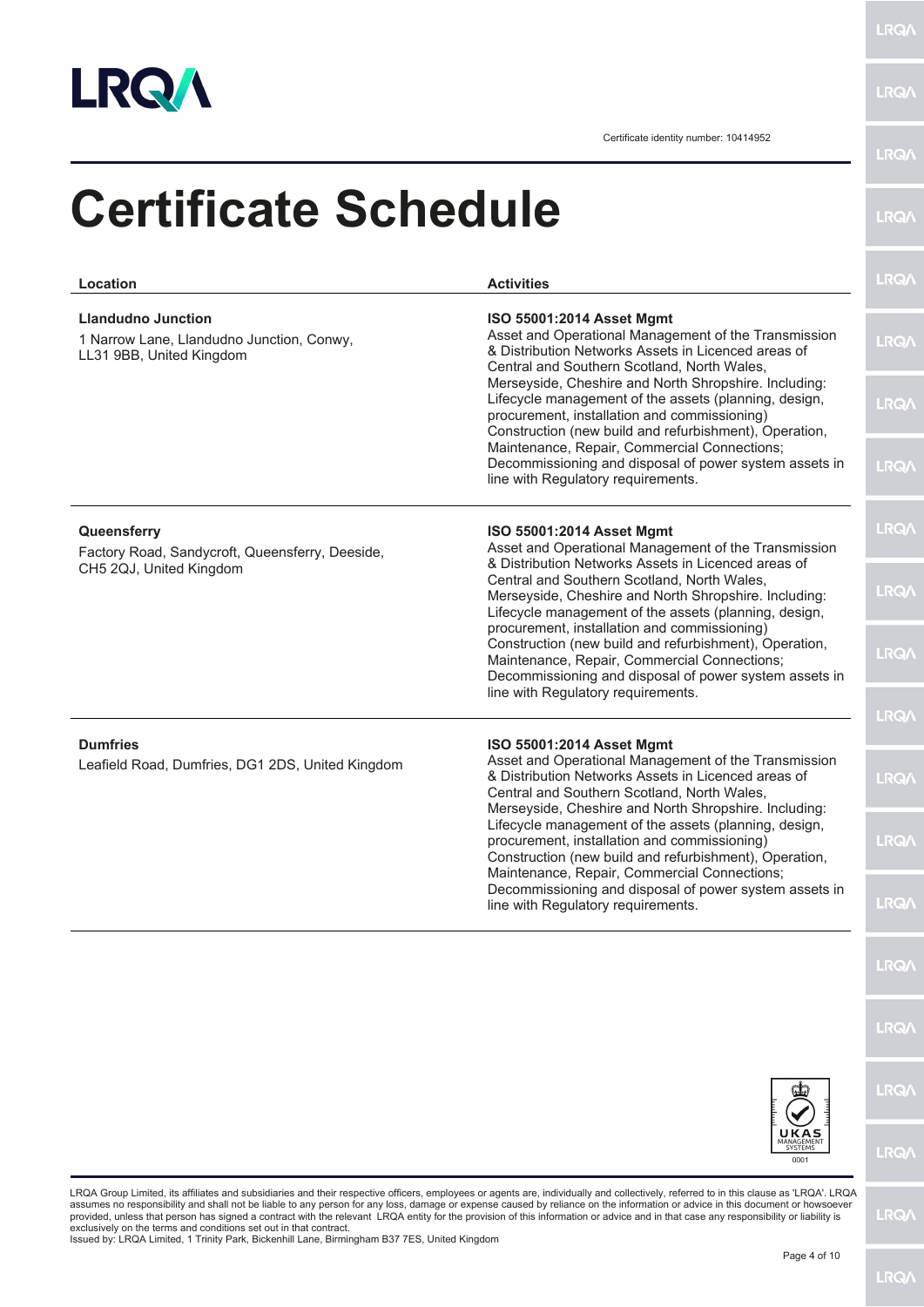

LRQ/\

LRQ/\

| Location                                                                                                      | <b>Activities</b>                                                                                                                                                                                                                                                                                                                                                        | <b>LRQA</b>  |
|---------------------------------------------------------------------------------------------------------------|--------------------------------------------------------------------------------------------------------------------------------------------------------------------------------------------------------------------------------------------------------------------------------------------------------------------------------------------------------------------------|--------------|
| Currie<br>Riccarton Mains Road, Currie, Edinburgh,<br>EH14 5AA, United Kingdom                                | ISO 55001:2014 Asset Mgmt<br>Asset and Operational Management of the Transmission<br>& Distribution Networks Assets in Licenced areas of<br>Central and Southern Scotland, North Wales,                                                                                                                                                                                  | <b>LRQA</b>  |
|                                                                                                               | Merseyside, Cheshire and North Shropshire. Including:<br>Lifecycle management of the assets (planning, design,<br>procurement, installation and commissioning)<br>Construction (new build and refurbishment), Operation,<br>Maintenance, Repair, Commercial Connections;<br>Decommissioning and disposal of power system assets in<br>line with Regulatory requirements. | <b>LRQA</b>  |
|                                                                                                               |                                                                                                                                                                                                                                                                                                                                                                          | <b>LRQA</b>  |
| <b>Telferton</b><br>53 Fishwives Causeway, Telferton Industrial Estate, Edinburgh,<br>EH7 6UX, United Kingdom | ISO 55001:2014 Asset Mgmt<br>Asset and Operational Management of the Transmission<br>& Distribution Networks Assets in Licenced areas of                                                                                                                                                                                                                                 | <b>LRQA</b>  |
|                                                                                                               | Central and Southern Scotland, North Wales,<br>Merseyside, Cheshire and North Shropshire. Including:<br>Lifecycle management of the assets (planning, design,<br>procurement, installation and commissioning)                                                                                                                                                            | <b>LRQA</b>  |
|                                                                                                               | Construction (new build and refurbishment), Operation,<br>Maintenance, Repair, Commercial Connections;<br>Decommissioning and disposal of power system assets in<br>line with Regulatory requirements.                                                                                                                                                                   | <b>LRQA</b>  |
|                                                                                                               |                                                                                                                                                                                                                                                                                                                                                                          | <b>LRQA</b>  |
| <b>Galashiels</b><br>30 Melrose Road, Galashiels, TD1 2BZ,<br>United Kingdom                                  | ISO 55001:2014 Asset Mgmt<br>Asset and Operational Management of the Transmission<br>& Distribution Networks Assets in Licenced areas of<br>Central and Southern Scotland, North Wales,<br>Merseyside, Cheshire and North Shropshire. Including:                                                                                                                         | <b>LRQA</b>  |
|                                                                                                               | Lifecycle management of the assets (planning, design,<br>procurement, installation and commissioning)<br>Construction (new build and refurbishment), Operation,<br>Maintenance, Repair, Commercial Connections;                                                                                                                                                          | <b>LRQA</b>  |
|                                                                                                               | Decommissioning and disposal of power system assets in<br>line with Regulatory requirements.                                                                                                                                                                                                                                                                             | <b>LRQA</b>  |
|                                                                                                               |                                                                                                                                                                                                                                                                                                                                                                          | <b>LRQA</b>  |
|                                                                                                               |                                                                                                                                                                                                                                                                                                                                                                          | <b>LRQA</b>  |
|                                                                                                               |                                                                                                                                                                                                                                                                                                                                                                          | <b>LRQA</b>  |
|                                                                                                               | UKAS<br>MANAGEMENT<br>SYSTEMS<br>0001                                                                                                                                                                                                                                                                                                                                    | <b>LRQ/\</b> |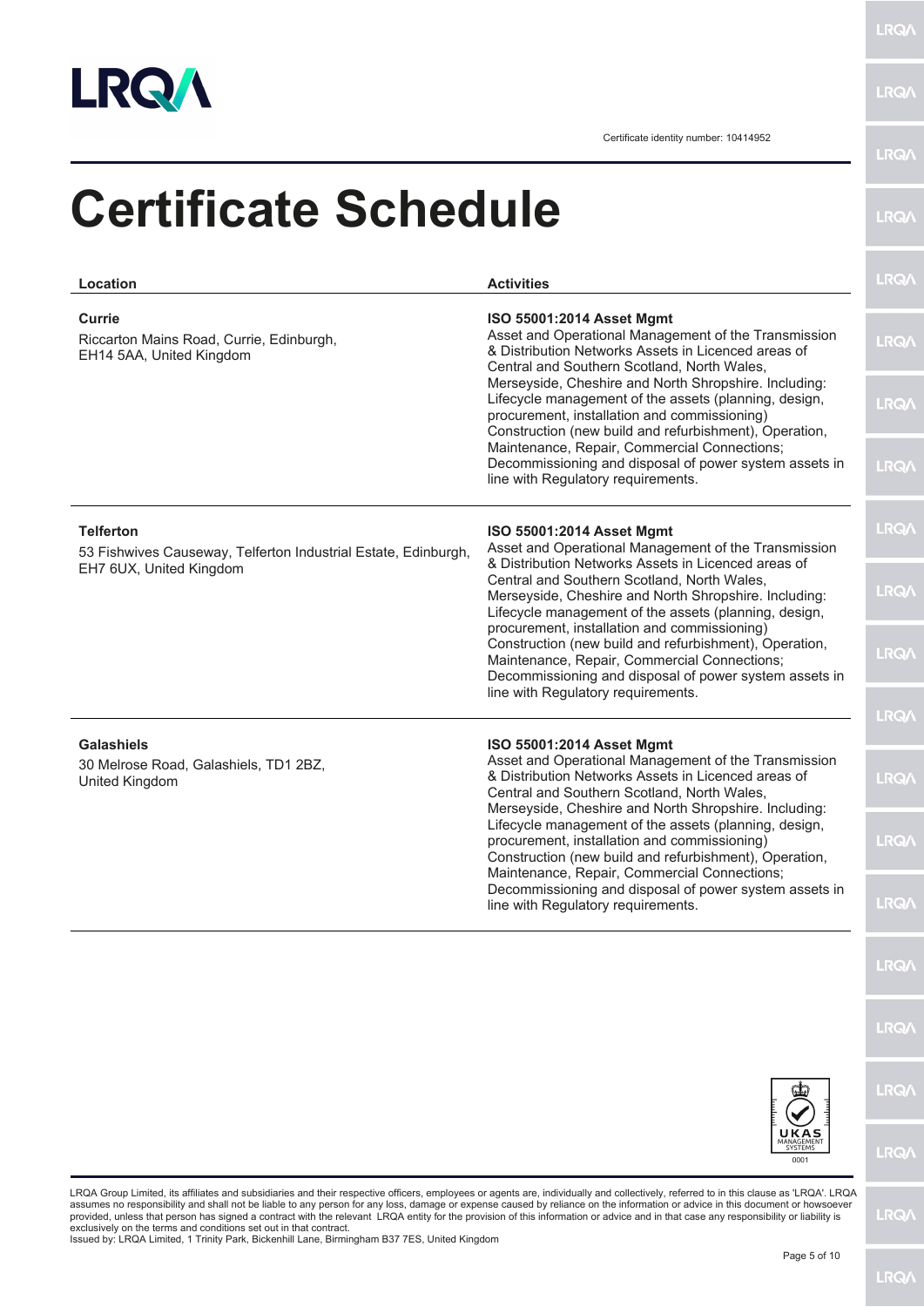

**LRQA** 

Certificate identity number: 10414952

| Location                                                                              | <b>Activities</b>                                                                                                                                                                                                                                      | <b>LRQ/</b>  |
|---------------------------------------------------------------------------------------|--------------------------------------------------------------------------------------------------------------------------------------------------------------------------------------------------------------------------------------------------------|--------------|
| Cambuslang<br>55 Fullerton Road, Cambuslang, Glasgow,<br>G32 8FA, United Kingdom      | ISO 55001:2014 Asset Mgmt<br>Asset and Operational Management of the Transmission<br>& Distribution Networks Assets in Licenced areas of<br>Central and Southern Scotland, North Wales,                                                                | <b>LRQ/</b>  |
|                                                                                       | Merseyside, Cheshire and North Shropshire. Including:<br>Lifecycle management of the assets (planning, design,<br>procurement, installation and commissioning)<br>Construction (new build and refurbishment), Operation,                               | <b>LRQA</b>  |
|                                                                                       | Maintenance, Repair, Commercial Connections;<br>Decommissioning and disposal of power system assets in<br>line with Regulatory requirements.                                                                                                           | <b>LRQ/</b>  |
| <b>St Vincent Crescent</b><br>St Vincent Crescent, Glasgow, G3 8LT,<br>United Kingdom | ISO 55001:2014 Asset Mgmt<br>Asset and Operational Management of the Transmission<br>& Distribution Networks Assets in Licenced areas of                                                                                                               | <b>LRQ/</b>  |
|                                                                                       | Central and Southern Scotland, North Wales,<br>Merseyside, Cheshire and North Shropshire. Including:<br>Lifecycle management of the assets (planning, design,                                                                                          | <b>LRQA</b>  |
|                                                                                       | procurement, installation and commissioning)<br>Construction (new build and refurbishment), Operation,<br>Maintenance, Repair, Commercial Connections;<br>Decommissioning and disposal of power system assets in<br>line with Regulatory requirements. | <b>LRQ/</b>  |
|                                                                                       |                                                                                                                                                                                                                                                        | <b>LRQ/</b>  |
| <b>Glenrothes</b><br>Woodgate Drive, Glenrothes, KY7 4PD,<br>United Kingdom           | ISO 55001:2014 Asset Mgmt<br>Asset and Operational Management of the Transmission<br>& Distribution Networks Assets in Licenced areas of<br>Central and Southern Scotland, North Wales,<br>Merseyside, Cheshire and North Shropshire. Including:       | <b>LRQ/\</b> |
|                                                                                       | Lifecycle management of the assets (planning, design,<br>procurement, installation and commissioning)<br>Construction (new build and refurbishment), Operation,<br>Maintenance, Repair, Commercial Connections;                                        | <b>LRQ/</b>  |
|                                                                                       | Decommissioning and disposal of power system assets in<br>line with Regulatory requirements.                                                                                                                                                           | <b>LRQ/</b>  |
|                                                                                       |                                                                                                                                                                                                                                                        | <b>LRQ/</b>  |
|                                                                                       |                                                                                                                                                                                                                                                        | <b>LRQA</b>  |
|                                                                                       |                                                                                                                                                                                                                                                        | <b>LRQ/</b>  |
|                                                                                       | <b>UKAS</b><br>MANAGEMEN <sup>-</sup><br><b>SYSTEMS</b><br>0001                                                                                                                                                                                        | <b>LRQ/</b>  |

exclusively on the terms and conditions set out in that contract. Issued by: LRQA Limited, 1 Trinity Park, Bickenhill Lane, Birmingham B37 7ES, United Kingdom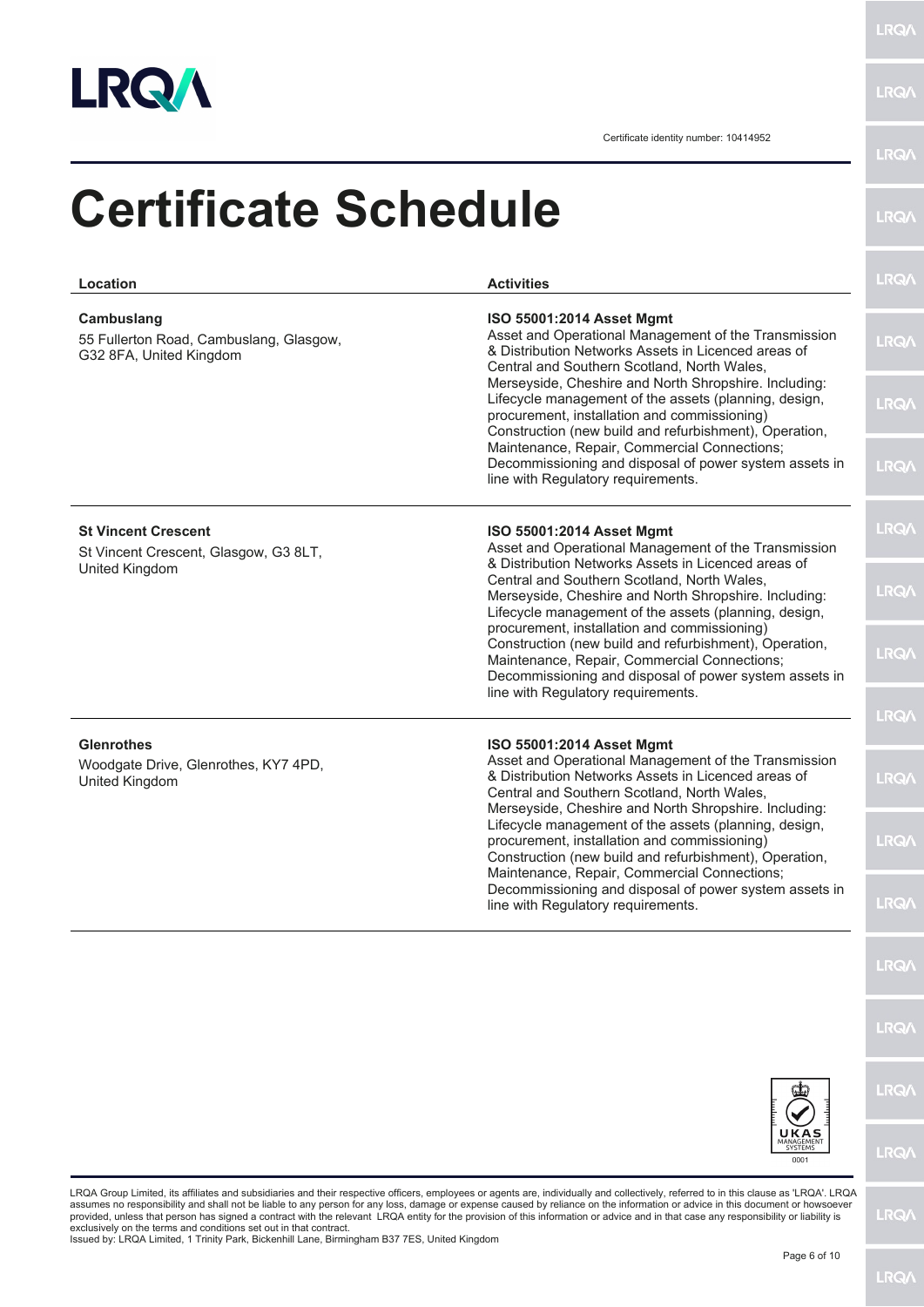

**LRQA** 

Certificate identity number: 10414952

|                                                                                                                                                                                                                          | <b>LRQA</b>                                                                                                                                                                                                                                                                                           |
|--------------------------------------------------------------------------------------------------------------------------------------------------------------------------------------------------------------------------|-------------------------------------------------------------------------------------------------------------------------------------------------------------------------------------------------------------------------------------------------------------------------------------------------------|
| <b>Activities</b>                                                                                                                                                                                                        | <b>LRQ/</b>                                                                                                                                                                                                                                                                                           |
| ISO 55001:2014 Asset Mgmt<br>Asset and Operational Management of the Transmission<br>& Distribution Networks Assets in Licenced areas of<br>Central and Southern Scotland, North Wales,                                  | <b>LRQA</b>                                                                                                                                                                                                                                                                                           |
| Merseyside, Cheshire and North Shropshire. Including:<br>Lifecycle management of the assets (planning, design,<br>procurement, installation and commissioning)<br>Construction (new build and refurbishment), Operation, | <b>LRQA</b>                                                                                                                                                                                                                                                                                           |
| Decommissioning and disposal of power system assets in<br>line with Regulatory requirements.                                                                                                                             | <b>LRQA</b>                                                                                                                                                                                                                                                                                           |
| ISO 55001:2014 Asset Mgmt<br>Asset and Operational Management of the Transmission                                                                                                                                        | <b>LRQ/\</b>                                                                                                                                                                                                                                                                                          |
| Central and Southern Scotland, North Wales,<br>Merseyside, Cheshire and North Shropshire. Including:<br>Lifecycle management of the assets (planning, design,                                                            | <b>LRQA</b>                                                                                                                                                                                                                                                                                           |
| Construction (new build and refurbishment), Operation,<br>Maintenance, Repair, Commercial Connections;<br>Decommissioning and disposal of power system assets in                                                         | <b>LRQA</b>                                                                                                                                                                                                                                                                                           |
|                                                                                                                                                                                                                          | <b>LRQA</b>                                                                                                                                                                                                                                                                                           |
| Asset and Operational Management of the Transmission<br>& Distribution Networks Assets in Licenced areas of<br>Central and Southern Scotland, North Wales,<br>Merseyside, Cheshire and North Shropshire. Including:      | <b>LRQ/</b>                                                                                                                                                                                                                                                                                           |
| Lifecycle management of the assets (planning, design,<br>procurement, installation and commissioning)<br>Construction (new build and refurbishment), Operation,                                                          | <b>LRQ/</b>                                                                                                                                                                                                                                                                                           |
| Decommissioning and disposal of power system assets in<br>line with Regulatory requirements.                                                                                                                             | <b>LRQ/</b>                                                                                                                                                                                                                                                                                           |
|                                                                                                                                                                                                                          | <b>LRQ/</b>                                                                                                                                                                                                                                                                                           |
|                                                                                                                                                                                                                          | <b>LRQA</b>                                                                                                                                                                                                                                                                                           |
|                                                                                                                                                                                                                          | <b>LRQ/</b>                                                                                                                                                                                                                                                                                           |
| UKAS<br><b>SYSTEMS</b><br>0001                                                                                                                                                                                           | <b>LRQ/</b>                                                                                                                                                                                                                                                                                           |
|                                                                                                                                                                                                                          | <b>Certificate Schedule</b><br>Maintenance, Repair, Commercial Connections;<br>& Distribution Networks Assets in Licenced areas of<br>procurement, installation and commissioning)<br>line with Regulatory requirements.<br>ISO 55001:2014 Asset Mgmt<br>Maintenance, Repair, Commercial Connections; |

LRQA Group Limited, its affiliates and subsidiaries and their respective officers, employees or agents are, individually and collectively, referred to in this clause as 'LRQA'. LRQA<br>provided, unless that person has signed

**LRQA**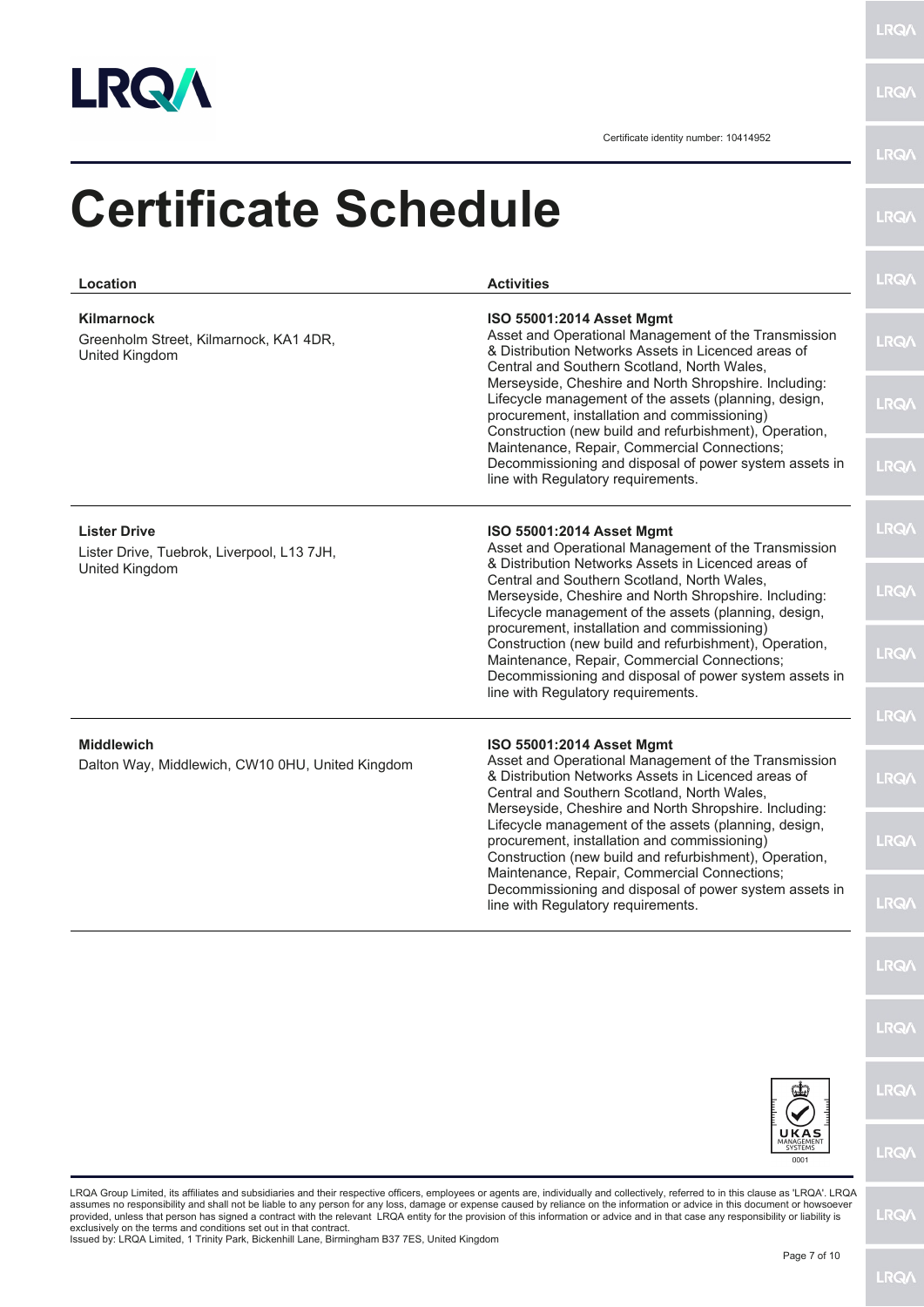

**LRQA** 

Certificate identity number: 10414952

| <b>Certificate Schedule</b>                                                    |                                                                                                                                                                                                                                                  | <b>LRQA</b>  |
|--------------------------------------------------------------------------------|--------------------------------------------------------------------------------------------------------------------------------------------------------------------------------------------------------------------------------------------------|--------------|
| Location                                                                       | <b>Activities</b>                                                                                                                                                                                                                                | <b>LRQA</b>  |
| <b>Oswestry</b><br>Maesbury Road, Oswestry, SY10 8JL,<br><b>United Kingdom</b> | ISO 55001:2014 Asset Mgmt<br>Asset and Operational Management of the Transmission<br>& Distribution Networks Assets in Licenced areas of<br>Central and Southern Scotland, North Wales,                                                          | <b>LRQA</b>  |
|                                                                                | Merseyside, Cheshire and North Shropshire. Including:<br>Lifecycle management of the assets (planning, design,<br>procurement, installation and commissioning)<br>Construction (new build and refurbishment), Operation,                         | <b>LRQA</b>  |
|                                                                                | Maintenance, Repair, Commercial Connections;<br>Decommissioning and disposal of power system assets in<br>line with Regulatory requirements.                                                                                                     | <b>LRQA</b>  |
| Porthmadog<br>Tremadog Road, Porthmadog, LL49 9HR,                             | ISO 55001:2014 Asset Mgmt<br>Asset and Operational Management of the Transmission                                                                                                                                                                | <b>LRQA</b>  |
| United Kingdom                                                                 | & Distribution Networks Assets in Licenced areas of<br>Central and Southern Scotland, North Wales,<br>Merseyside, Cheshire and North Shropshire. Including:<br>Lifecycle management of the assets (planning, design,                             | <b>LRQA</b>  |
|                                                                                | procurement, installation and commissioning)<br>Construction (new build and refurbishment), Operation,<br>Maintenance, Repair, Commercial Connections;<br>Decommissioning and disposal of power system assets in                                 | <b>LRQA</b>  |
|                                                                                | line with Regulatory requirements.                                                                                                                                                                                                               | <b>LRQA</b>  |
| <b>Newtown</b><br>21 Broad Street, Newtown, Powys, SY16 2NE,<br>United Kingdom | ISO 55001:2014 Asset Mgmt<br>Asset and Operational Management of the Transmission<br>& Distribution Networks Assets in Licenced areas of<br>Central and Southern Scotland, North Wales,<br>Merseyside, Cheshire and North Shropshire. Including: | <b>LRQ/\</b> |
|                                                                                | Lifecycle management of the assets (planning, design,<br>procurement, installation and commissioning)<br>Construction (new build and refurbishment), Operation,<br>Maintenance, Repair, Commercial Connections;                                  | <b>LRQ/</b>  |
|                                                                                | Decommissioning and disposal of power system assets in<br>line with Regulatory requirements.                                                                                                                                                     | <b>LRQA</b>  |
|                                                                                |                                                                                                                                                                                                                                                  | LRQ/         |
|                                                                                |                                                                                                                                                                                                                                                  | <b>LRQA</b>  |
|                                                                                |                                                                                                                                                                                                                                                  | <b>LRQA</b>  |
|                                                                                | 0001                                                                                                                                                                                                                                             | <b>LRQ/</b>  |
|                                                                                | LRQA Group Limited, its affiliates and subsidiaries and their respective officers, employees or agents are, individually and collectively, referred to in this clause as 'LRQA'. LRQA                                                            |              |

LRQA Group Limited, its affiliates and subsidiaries and their respective officers, employees or agents are, individually and collectively, referred to in this clause as 'LRQA'. LRQA<br>provided, unless that person has signed

LRQ/\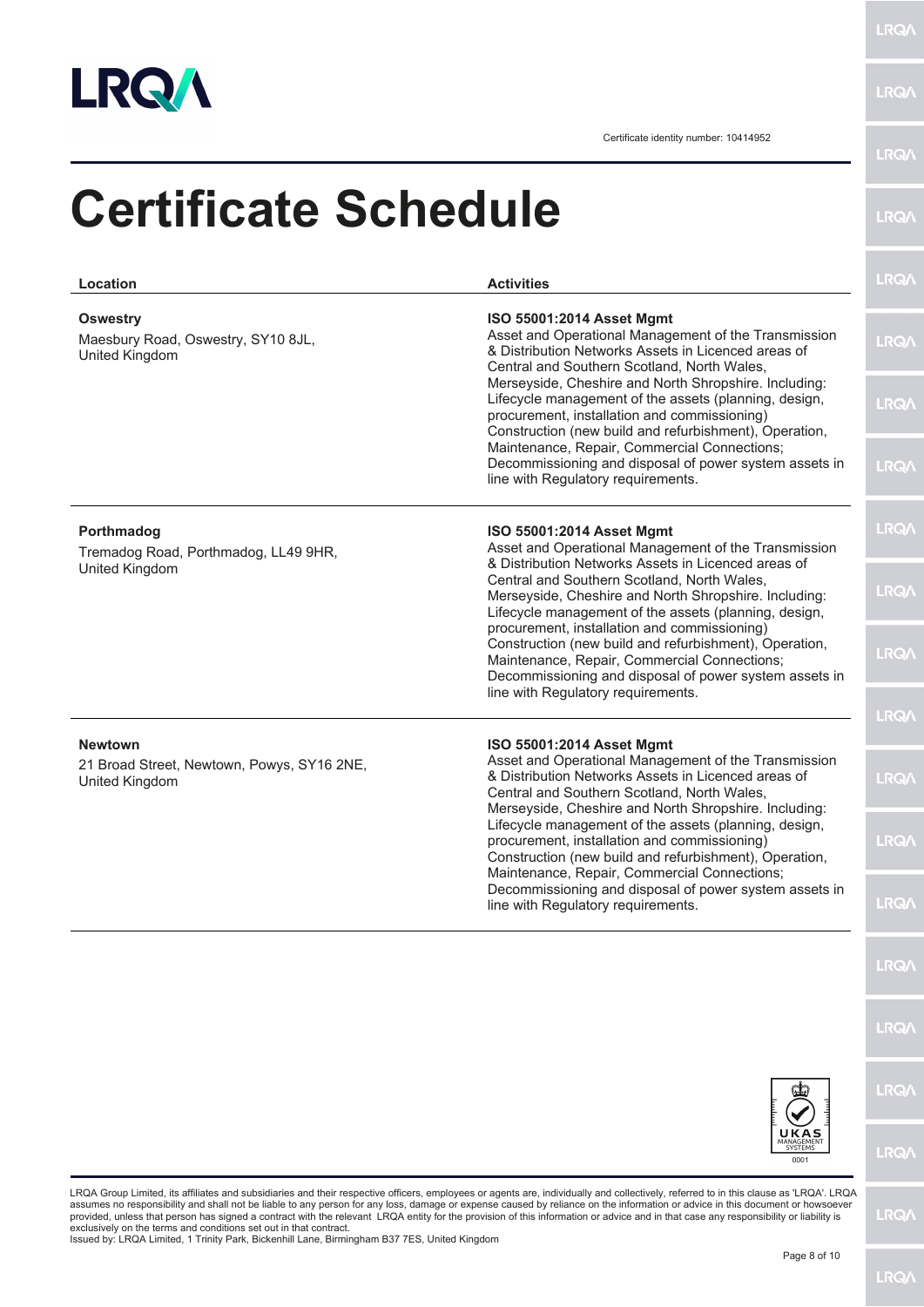

**LRQA** 

| Location                                                                                                              | <b>Activities</b>                                                                                                                                                                                                                                | <b>LRQA</b>  |
|-----------------------------------------------------------------------------------------------------------------------|--------------------------------------------------------------------------------------------------------------------------------------------------------------------------------------------------------------------------------------------------|--------------|
| Rhyl<br>Cefndy Road, Rhyl, LL18 2TT, United Kingdom                                                                   | ISO 55001:2014 Asset Mgmt<br>Asset and Operational Management of the Transmission<br>& Distribution Networks Assets in Licenced areas of<br>Central and Southern Scotland, North Wales,                                                          | <b>LRQA</b>  |
|                                                                                                                       | Merseyside, Cheshire and North Shropshire. Including:<br>Lifecycle management of the assets (planning, design,<br>procurement, installation and commissioning)<br>Construction (new build and refurbishment), Operation,                         | <b>LRQA</b>  |
|                                                                                                                       | Maintenance, Repair, Commercial Connections;<br>Decommissioning and disposal of power system assets in<br>line with Regulatory requirements.                                                                                                     | <b>LRQ/\</b> |
| <b>Stanraer</b><br>Blackpark Industrial Estate, Off Fountain Way, Commerce<br>Road, Stanraer, DG9 7UD, United Kingdom | ISO 55001:2014 Asset Mgmt<br>Asset and Operational Management of the Transmission<br>& Distribution Networks Assets in Licenced areas of                                                                                                         | <b>LRQA</b>  |
|                                                                                                                       | Central and Southern Scotland, North Wales,<br>Merseyside, Cheshire and North Shropshire. Including:<br>Lifecycle management of the assets (planning, design,<br>procurement, installation and commissioning)                                    | <b>LRQA</b>  |
|                                                                                                                       | Construction (new build and refurbishment), Operation,<br>Maintenance, Repair, Commercial Connections;<br>Decommissioning and disposal of power system assets in<br>line with Regulatory requirements.                                           | <b>LRQA</b>  |
|                                                                                                                       |                                                                                                                                                                                                                                                  | <b>LRQA</b>  |
| <b>Bonnybridge</b><br>Falkirk Road, Bonnybridge, Stirlingshire,<br>FK4 1SN, United Kingdom                            | ISO 55001:2014 Asset Mgmt<br>Asset and Operational Management of the Transmission<br>& Distribution Networks Assets in Licenced areas of<br>Central and Southern Scotland, North Wales,<br>Merseyside, Cheshire and North Shropshire. Including: | <b>LRQA</b>  |
|                                                                                                                       | Lifecycle management of the assets (planning, design,<br>procurement, installation and commissioning)<br>Construction (new build and refurbishment), Operation,<br>Maintenance, Repair, Commercial Connections;                                  | <b>LRQ/</b>  |
|                                                                                                                       | Decommissioning and disposal of power system assets in<br>line with Regulatory requirements.                                                                                                                                                     | <b>LRQA</b>  |
|                                                                                                                       |                                                                                                                                                                                                                                                  | <b>LRQ/</b>  |
|                                                                                                                       |                                                                                                                                                                                                                                                  | <b>LRQ/</b>  |
|                                                                                                                       |                                                                                                                                                                                                                                                  | <b>LRQ/</b>  |
|                                                                                                                       | UKAS<br>SYSTEMS<br>0001                                                                                                                                                                                                                          | <b>LRQ/</b>  |